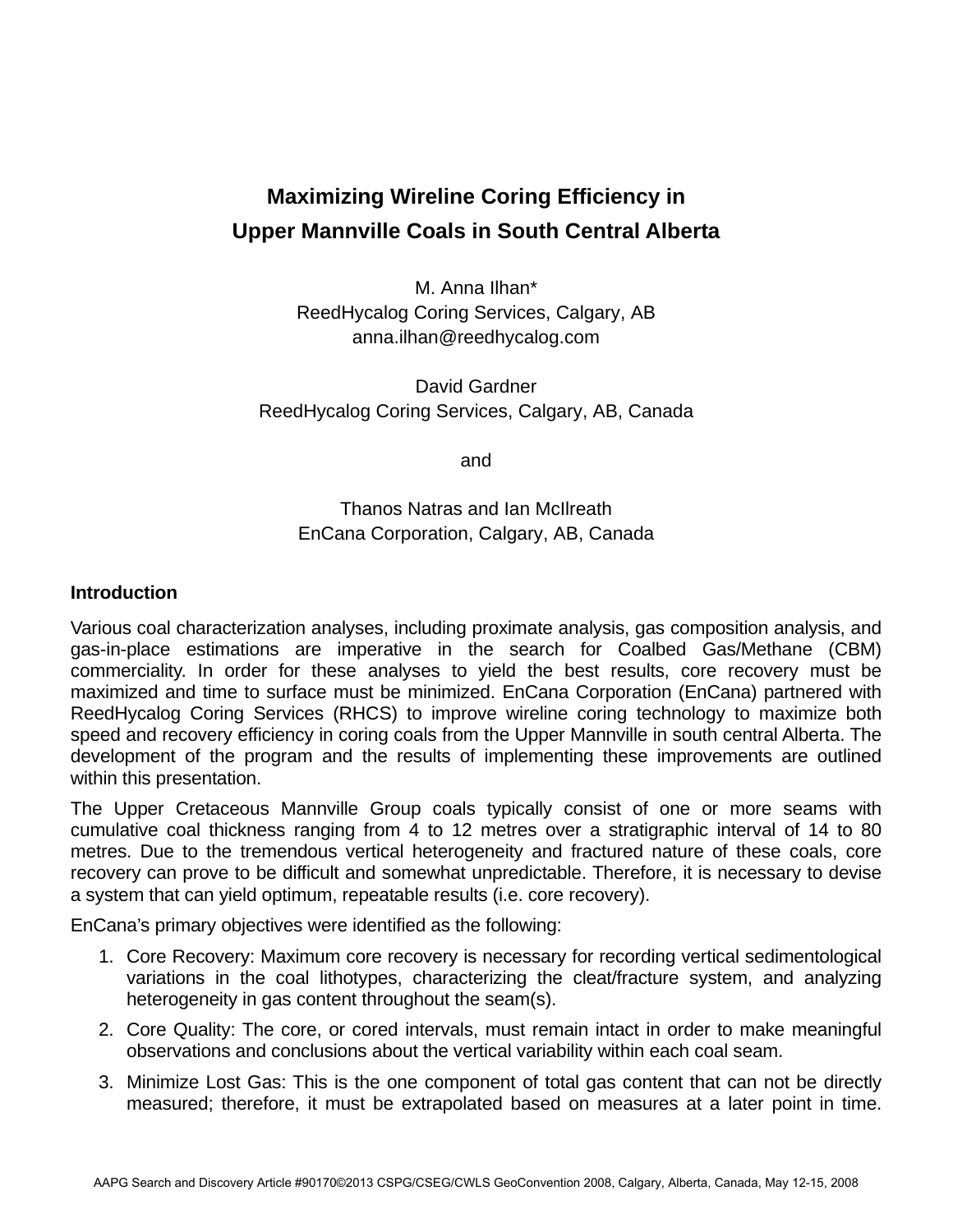Minimizing the time required to seal the core material into the desorption canister ultimately improves the accuracy of the extrapolated value (lost gas).

- 4. Hole condition: When cutting a full diameter core, it is imperative that the hole diameter remains in guage during and after the coreing process. This allows for optimum results when running caliper sensitive advanced logging tools such as dipole sonic and various imaging devices.
- 5. Project Cost: The time savings associated with the wireline system used is an indirect cost savings benefit of the system.

## **Coring System**

Wireline coring allows core to be cut and recovered without the need to trip the drill string. Therefore, eliminating drill string trips is essential for success in projects where time-sensitive core analysis is intended (i.e. desorption testing). Quick sample recovery is important for canister desorption testing and may minimize erroneous gas content data contributed to lost gas content (an extrapolated graph value). Figure 1 illustrates the time savings between conventional coring and wireline coring at similar depths. Please note that the recovery times illustrated in Figure 1 were determined from the time the coring stopped to the time the core material is sealed in desorption canisters.



Figure1: Core recovery time comparison between conventional coring and wireline coring samples (courtesy of TICORA Geosciences (a division of Weatherford Laboratories)).